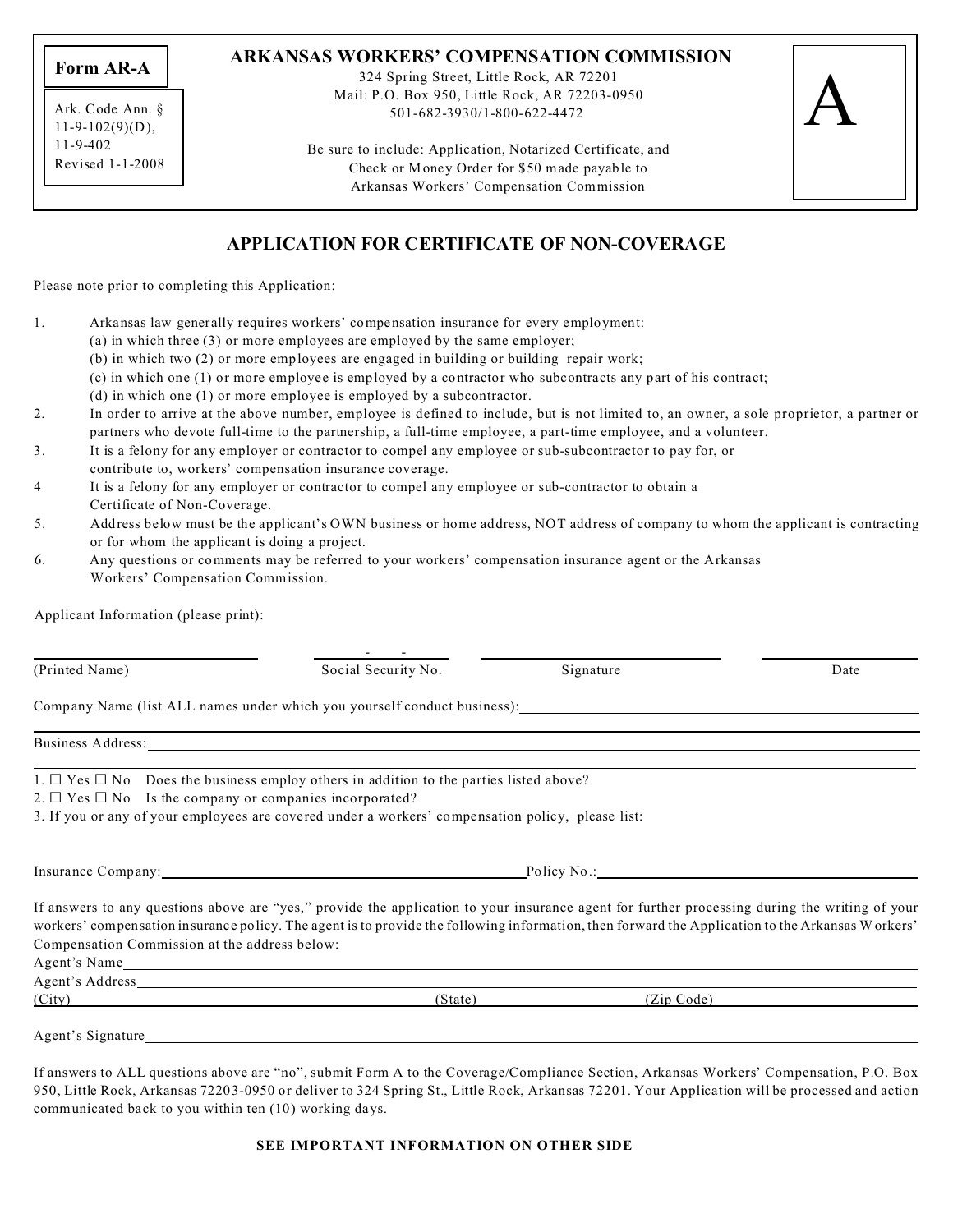## **AWCC Form A (Application for Certificate of Non-Coverage)**

Form A is not used for exclusion from a workers' compensation policy by corporations or corporate officers, sole proprietors, partners of a partnership, members of a limited liability company, members of a professional association, or a self-employed employer who is not a subcontractor and who owns and operates his or her own business. Exclusions of corporate officers from coverage is handled directly by the agent/carrier.

If the answer is yes to Question 1 on **Form A**, the application for non-coverage will be rejected unless:

1. The agent furnishes a copy of the declarations page or the National Council on Compensation Insurance application for proof of workers' compensation coverage; or

2. The applicant has furnished proof that coverage is not required.

**Assistance with Form A and/or the accompanying affidavit is available from the AWCC Compliance Section. General information is available from the AWCC at 800-622-4472 outside of Pulaski County, or 501-682-3930.**

**Ark. Code Ann. §11-9-106(a)**: "Any person or entity who willfully and knowingly makes any material false statement or representation, who willfully and knowingly omits or conceals any material information, or who willingly and knowingly employs any device, scheme, or artifice for the purpose of : obtaining any benefit or payment; defeating or wrongfully increasing or wrongfully decreasing any claim for benefit or payment; or obtaining or avoiding workers' compensation coverage or avoiding payment of the proper insurance premium, or who aids and abets for any of said purposes, under this chapter shall be guilty of a Class D felony. Fifty percent (50%) of any criminal fine imposed and collected under ... this section shall be paid and allocated in accordance with applicable law to the Death and Permanent Total Disability Trust Fund administered by the Workers' Compensation Commission."

(Revised 1-1-2008)